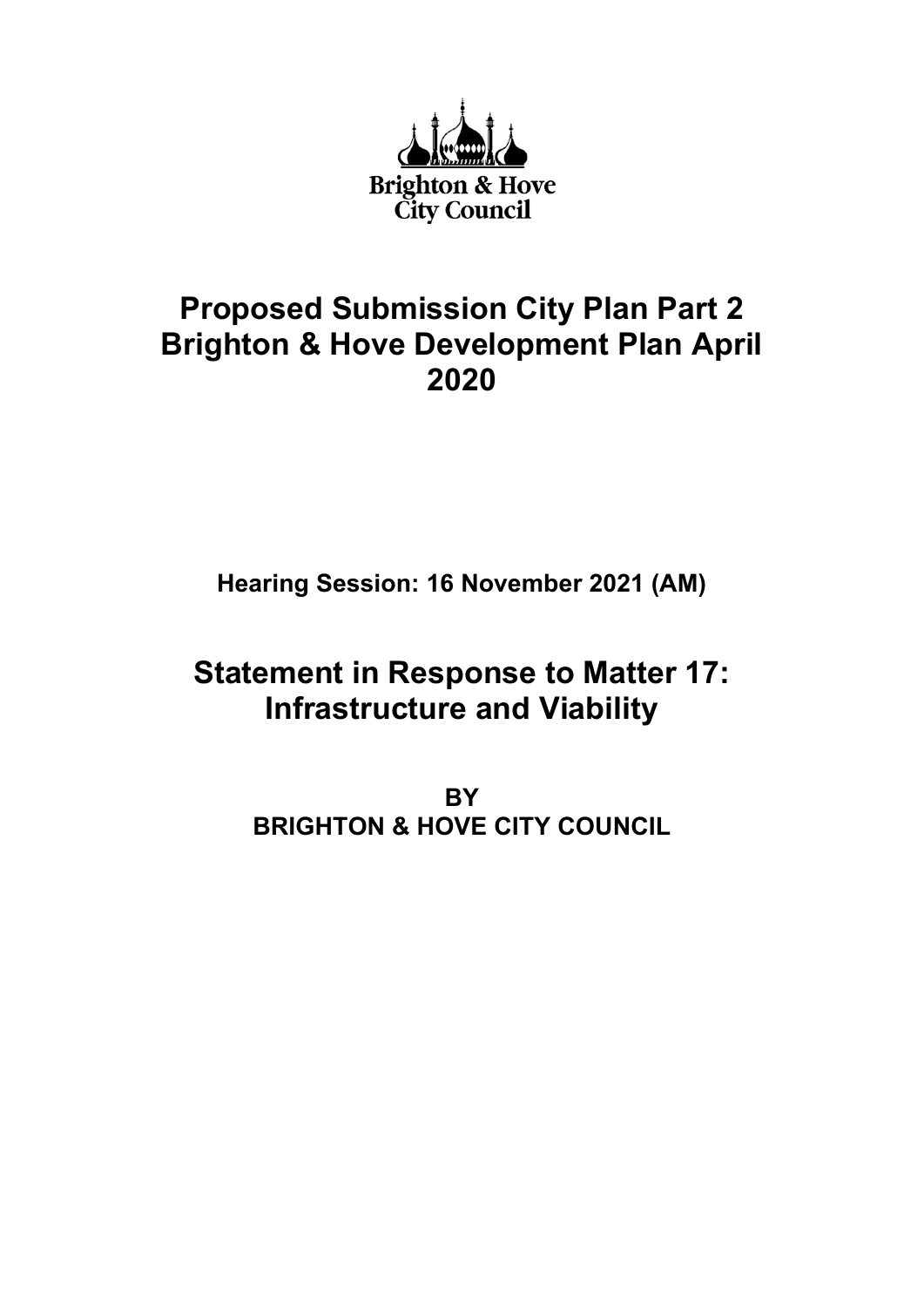**Matter 17 Statement by Brighton & Hove City Council 4th October 2021**

## **List of Abbreviations**

CPP1 - City Plan Part 1 CPP2 – City Plan Part 2 CIL – Community Infrastructure Levy IDP – Infrastructure Delivery Plan NDSS – Nationally Described Space Standards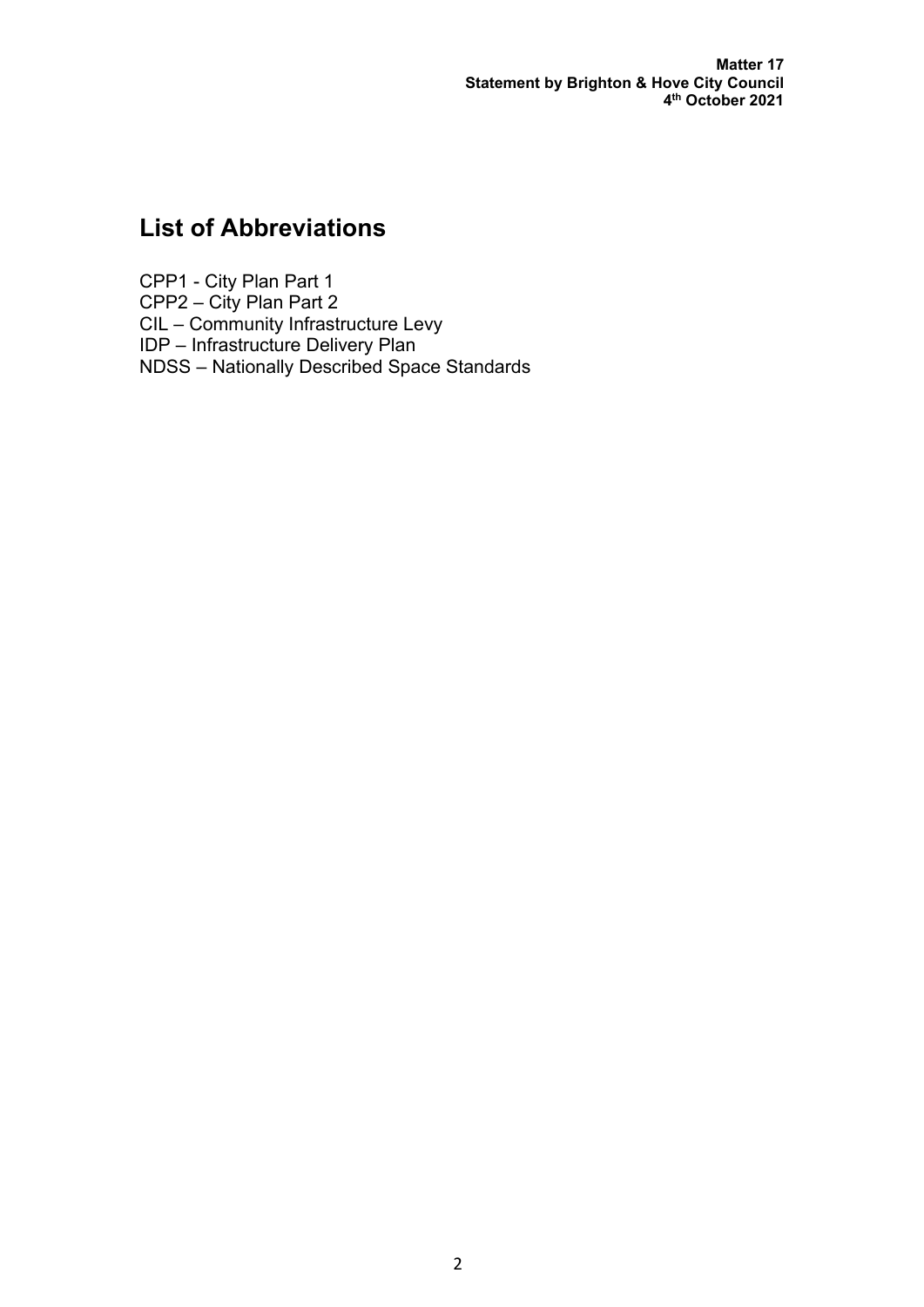## **Matter 17 Infrastructure and Viability**

Whether the Plan is positively prepared and justified, effective and consistent with national policy and the City Plan Part 1 in relation to infrastructure and viability.

### **Issue 1 Infrastructure**

#### **Q1. Is the Plan's approach towards infrastructure justified, effective and consistent with national policy, so as to ensure the timely delivery of the scale and distribution of development in the Plan?**

- 1. Yes. Infrastructure requirements to support planned development in the city were comprehensively considered through the preparation and examination of the CPP1. Policy CP7 Infrastructure and Developer Contributions in CPP1 sets out the approach to identifying infrastructure requirements through the Infrastructure Delivery Plan (IDP, Annex 2 to the adopted Plan) and securing appropriate developer contributions towards infrastructure through S106 planning obligations. The policy clarifies that S106 planning obligations will be sought only where they meet the statutory tests. The IDP is a 'live' document and was updated in 2017. A further comprehensive IDP update is scheduled to be considered at the council's Tourism, Equalities, Communities and Culture Committee (TECC) November 2021. The council's first Infrastructure Funding Statement was published November 2020 and will be updated annually in accordance with CIL Regulations this year.
- 2. Since adoption of the CPP1, the Council has formally adopted a Community Infrastructure Levy (CIL Charging Schedule, July 2020) and CIL charging commenced October 2020. The purpose of CIL is to address infrastructure requirements generated as the result of the cumulative impacts of development and S106 planning obligations remain for site specific mitigation. Guidance clarifying the types of infrastructure covered by CIL and what is covered by S[1](#page-2-0)06 was revised and adopted June 2020<sup>1</sup>.
- 3. Where appropriate, CPP2 identifies specific infrastructure required to support planned development associated with the additional Special Area Policy SA7; the additional strategic site allocations SSA1 – SSA7; H1 housing and mixed-use site allocations and H2 Urban Fringe site allocations.
- 4. More generally, many of the development management policies in CPP2 seek to safeguard, improve and enhance infrastructure provision. These

<span id="page-2-0"></span><sup>1</sup> Revised Developer Contributions Technical Guidance, June 2020.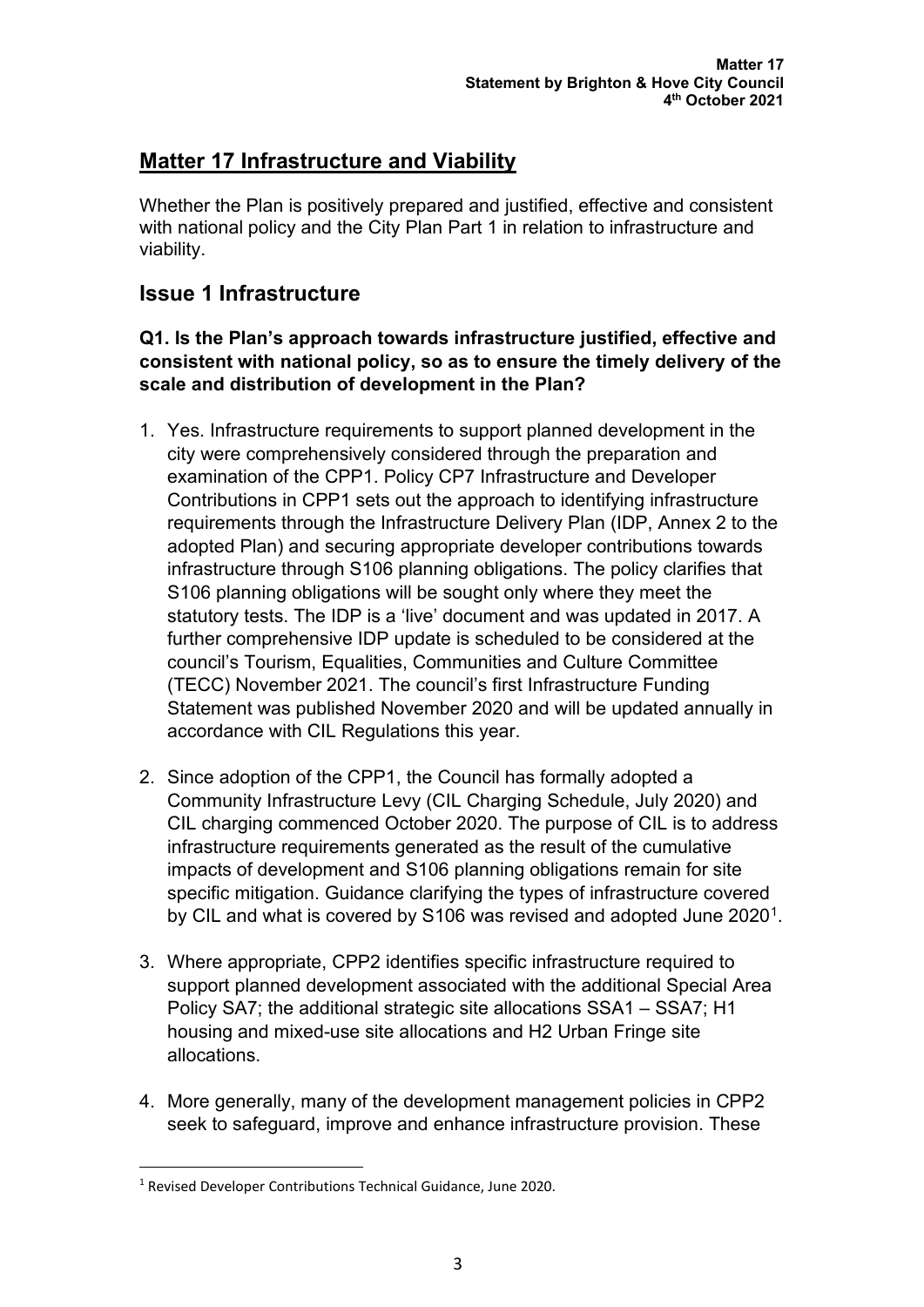include, for example, DM9 Community Facilities; DM22 Landscape Design and Trees; DM25 Communications Infrastructure; DM33 Safe, Sustainable and Active Travel; DM37 Green Infrastructure and Nature Conservation; DM42 Protecting the Water Environment; DM43 Sustainable Drainage; DM46 Heating and cooling network infrastructure.

5. Updated traffic modelling has considered the cumulative impacts of planned development on the strategic road network. (See also Council response to Matter 6, Issue 2, Question 2)

#### **Q2. What are the likely impacts of the proposed development on infrastructure, and what specific improvements are required or have been proposed?**

- 6. As set out above, the strategic infrastructure requirements associated with planned development were considered as part of the preparation and examination of the CPP1. The IDP identifies the types of infrastructure and specific infrastructure projects that are required over the plan period.
- 7. Where appropriate, CPP2 identifies specific infrastructure required to support planned development associated with the additional Special Area Policy SA7; the additional strategic site allocations SSA1 – SSA7; H1 housing and mixed- use site allocations and H2 Urban Fringe site allocations.

#### SA7 Benfield Valley

8. Infrastructure improvements are sought as part of the proposed development and long-term management and maintenance of Benfield Valley. These include green infrastructure and biodiversity (including net gain) improvements; creation of gateway / interpretation facilities in connection with the South Downs National Park; improved sustainable transport infrastructure including safe pedestrian and cyclist access including a north/south linear footpath/cycleway.

#### SSA1 Brighton General Hospital Site

9. The strategic site allocation makes provision for a 10,000 – 12,000 sqm health hub and care facility. Other infrastructure requirements include amenity and greenspace improvements; contributions to green infrastructure, provision for children's playspace and /or multi-use sports facility; improved sustainable transport infrastructure and delivery of sewerage network reinforcement.

#### SSA2 Combined Engineering Depot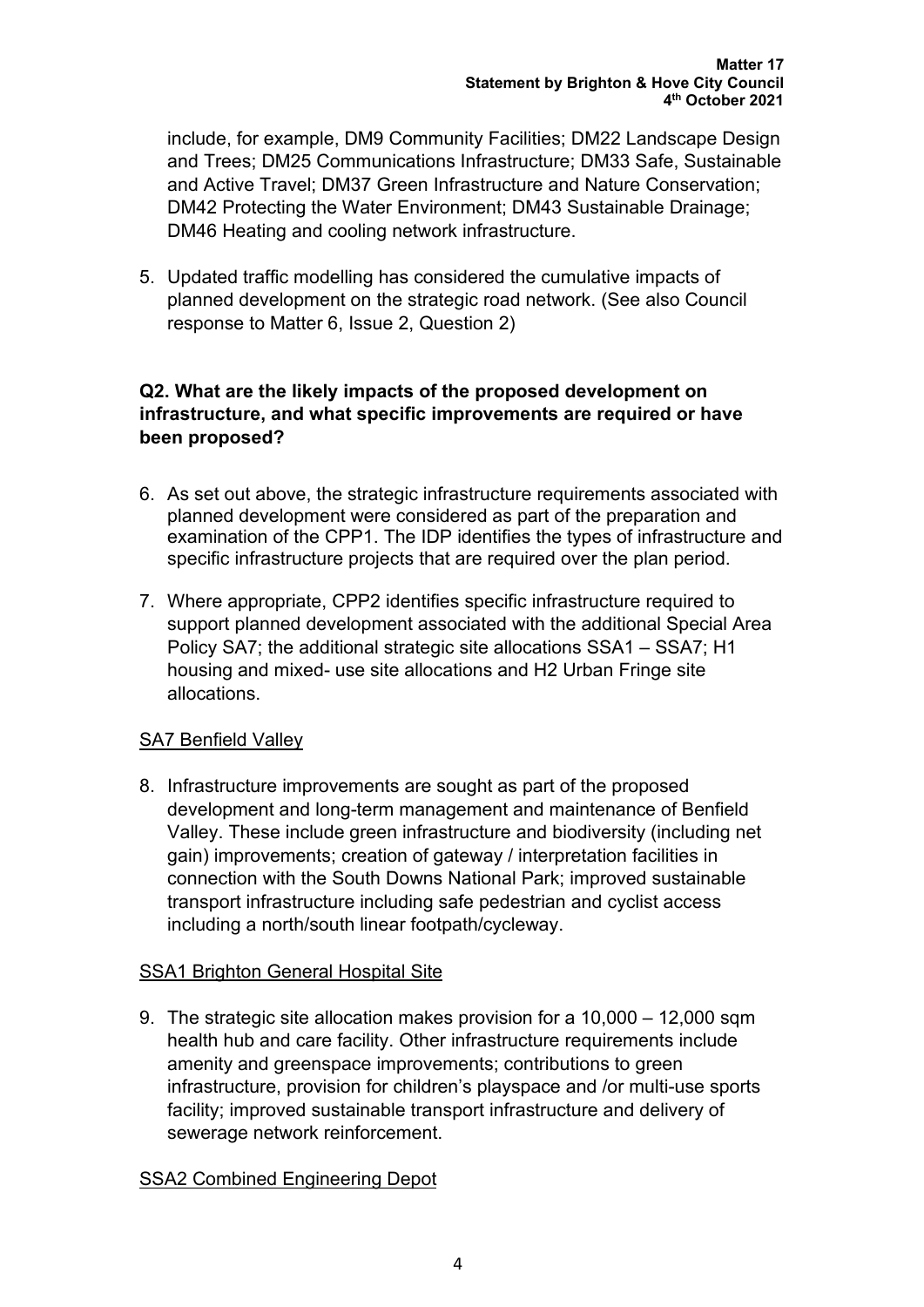10.Improvements are sought as part of the development proposals to sustainable transport infrastructure; an improved pedestrian environment for New England Road, improved green infrastructure and delivery of sewerage network reinforcement.

#### SSA3 Land at Lyons Close, Hove

11.Requires improvements to sustainable transport infrastructure; pedestrian environment, green infrastructure and delivery of sewerage network reinforcement.

#### SSA4 Sackville Trading Estate and Coal Yard

12.Requires improvements to sustainable transport infrastructure; pedestrian environment, green infrastructure and delivery of sewerage network reinforcement.

#### SSA5 Madeira Terrace and Maderia Drive

13.Requires improvements to sustainable transport, cycling infrastructure and pedestrian environment together with contributions to public realm and event space improvements.

#### SSA6 Former Peter Pan leisure site

14.Infrastructure requirements include improvements to sustainable transport, public realm and biodiversity.

#### SA7 Land adjacent to American Express Community Stadium, Village Way

15.Infrastructure requirements include improvements to sustainable transport and green infrastructure.

#### H1 Housing sites and Mixed-Use Sites

16.Sites are identified where specific water and wastewater infrastructure considerations need to be addressed. Sites will also be subject to other general infrastructure improvements addressed by development management policies.

#### H2 Housing Sites – Urban Fringe

17.Sites are identified where specific water and wastewater infrastructure considerations need to be addressed. Green infrastructure and biodiversity improvements (including net gain) are sought including incorporation of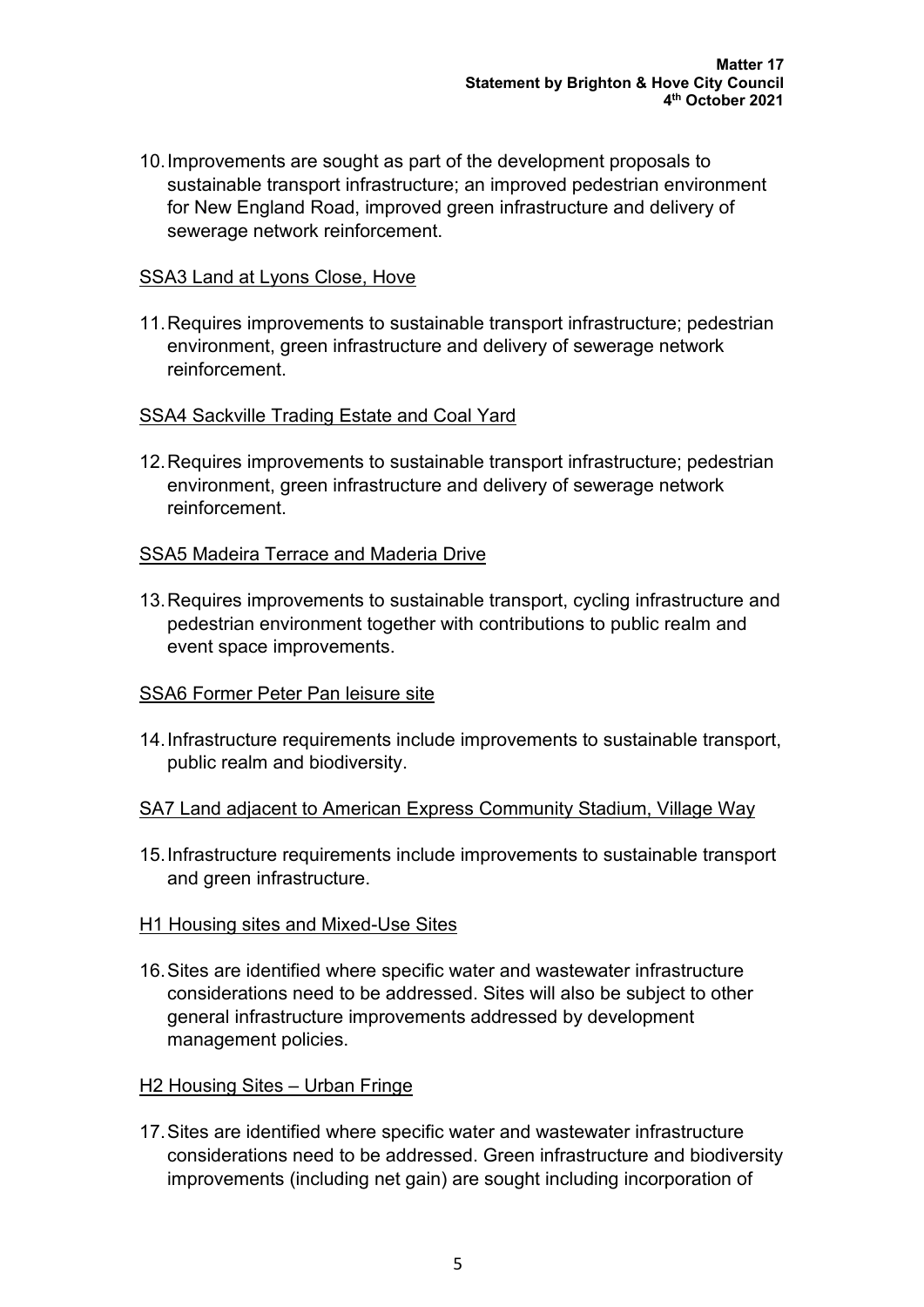local food growing opportunities. Other infrastructure considerations include consideration of the need for community facilities; consideration of opportunities to provide renewable energy provision and improved linkages to the South Downs National Park.

18.Development will also be subject to infrastructure considerations addressed by relevant CPP1 strategic planning and CPP2 development management policies.

### **Issue 2 Viability**

**Q1. Were viability assessments undertaken during the preparation of the Plan in accordance with the relevant national guidance? Are the recommendations of any viability assessment reflected in the Plan? (See Initial Question 25 the Council's responses)**

- 19.Yes, the Council can confirm that viability assessments were undertaken in accordance with relevant national guidance as set out below:
- a) The CIL Viability Studies 2017 2018 (OD80a-j) were undertaken to support and justify the council's 2020 adopted CIL (CD14). The viability work for CIL was required to demonstrate that policy requirements for both CPP1 and CPP2 could be accommodated alongside a CIL charge. The council can confirm that the viability studies were undertaken in accordance with the relevant CIL Regulations 2010 (as amended), CIL Guidance and PPG. The viability studies were examined as part of the evidence base for putting in place a CIL Charging Schedule.
- b) The Build to Rent Study 2019 (ED02a and 2b). The viability assessment approach follows best practice for such development appraisal exercises. Stakeholder consultation was carried out to support the proposed methodology (see Section 4 Methodology, ED02a) which adopted a Discounted Cash Flow model to consider investment value, based on a range of rental income flows. A residual land value (RLV) approach was taken to test build to rent housing delivery scenarios.
- c) The Brighton & Hove Energy Study 2018 (ED11, sections 5.6 and 7.2). The study considered that as DM44 supports and enhances the existing Policy CP8 the original assumptions associated with viability testing for CP8[2](#page-5-0) (and carried out in accordance with relevant national guidance) would be similar for DM44. Viability considerations for the higher EPC standards set out in DM44.2 were considered in Section 3 of ED11 and drew on evidence that the vast majority of new domestic and non-domestic buildings in the city are currently achieving a B rating or higher and

<span id="page-5-0"></span><sup>&</sup>lt;sup>2</sup> The CPP1 Combined Policy Viability Study Update, September 2014 indicated that achieving CSH level 4 in developments across most of the city was possible.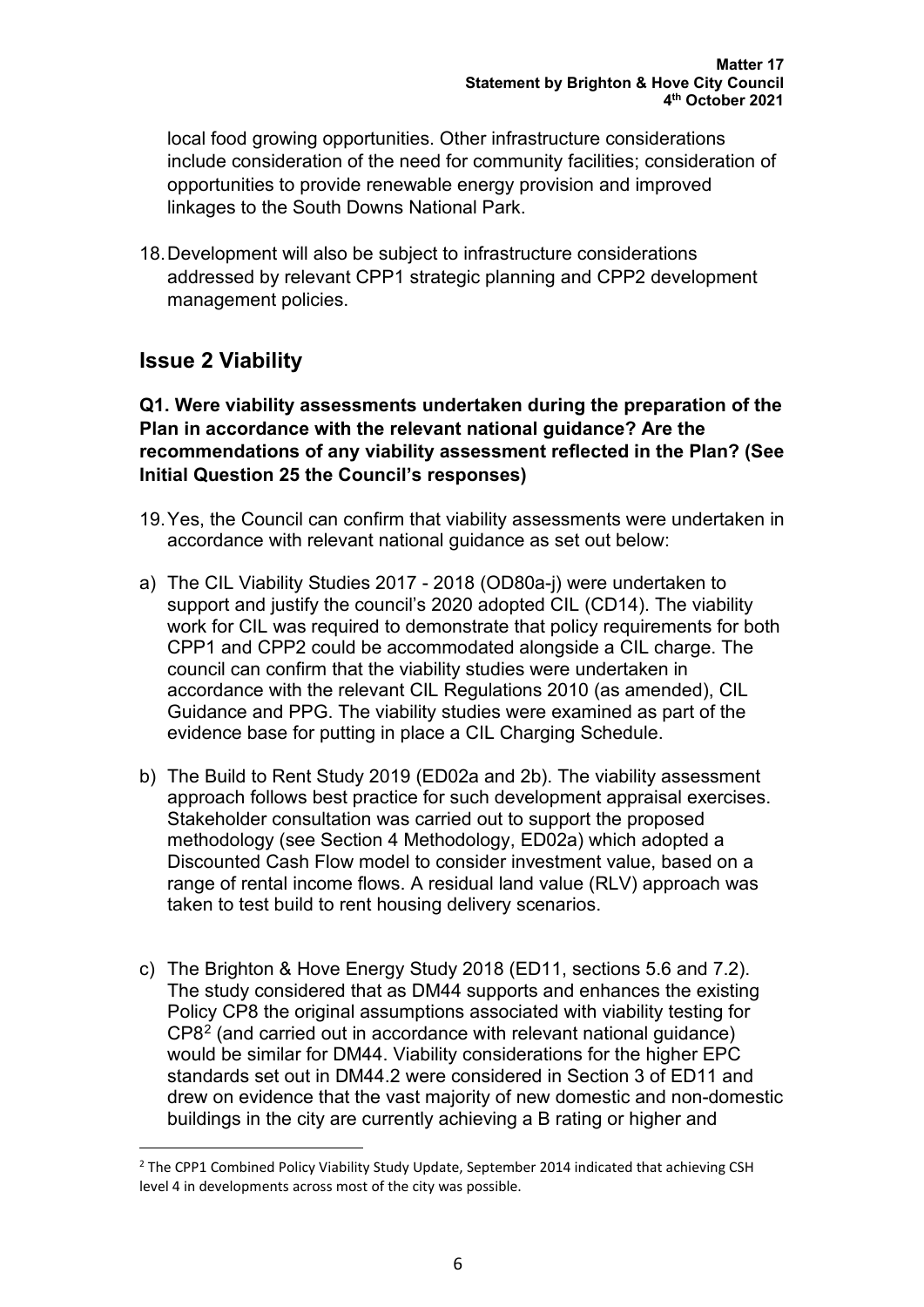assumption therefore that this target will not have an impact on the viability of development.

#### **Are the recommendations of any viability assessment reflected in the Plan? (See Initial Question 25 the Council's responses)**

- 20.The CIL viability work has informed the council's current CIL charging schedule. This work included factoring in the relevant policy standards and requirements from CPP1 (e.g. sustainability standards set out in CPP1, CP8; the affordable housing contributions in CPP1, CP20 alongside those emerging through the preparation of CPP2 e.g. introducing space and accessibility standards proposed in DM1.
- 21.The findings therefore support the Policy DM1 requirement for all new residential development to meet the nationally described space standards (NDSS) and to be accessible and adaptable in accordance with Building Regulation M4(2) and the requirement for schemes of 10 or more residential units to provide 10% affordable housing and 5% of all housing units as M4(3) wheelchair user housing. The standards proposed in DM1 were also incorporated in the Build to Rent Study 2019 (ED02a and 2b).
- 22.The recommendations of the Build to Rent Study (ED02a and 2b) are reflected in Policy DM6 Build to Rent particularly with regard to the provision for affordable private rent housing. The study demonstrates that build to rent schemes in the city are capable of supporting up to 20% affordable units provided at discounted rents at least 20% below equivalent local market rents. The study indicates that greater levels of discount would be required to deliver units that are genuinely affordable to most households on the council's Housing Register who are seeking affordable rented housing. In response to this, the policy seeks the provision of genuinely affordable rents taking account of the overall viability of the proposed development. Footnote 29 to DM6 states that this will generally require that the affordable rents are set no higher than the Local Housing Allowance (LHA) Housing Benefit limit (including service charges). The supporting text at Paragraph 2.50 states that in negotiating the affordable element of build to rent schemes the council will consider the trade-off between the number of affordable units to be provided and the level of affordable discount that may be achieved. It should also be noted that in setting affordable housing requirements, Policy DM6 states explicitly that affordable housing contributions will be negotiated and will be subject to the overall viability of the proposed development (See also Council response to Matter 11, DM6).
- 23.Policy DM44 Energy Efficiency and Renewables extends the CPP1 Policy CP8 Sustainable Development standard of at least 19% improvement on the carbon emission targets set by Part L to cover all development including non-residential and also sets out minimum Energy Performance Certificate (EPC) ratings ahead of the Minimum Energy Efficiency Standards (MEES) Regulations. Analysis of development viability to justify